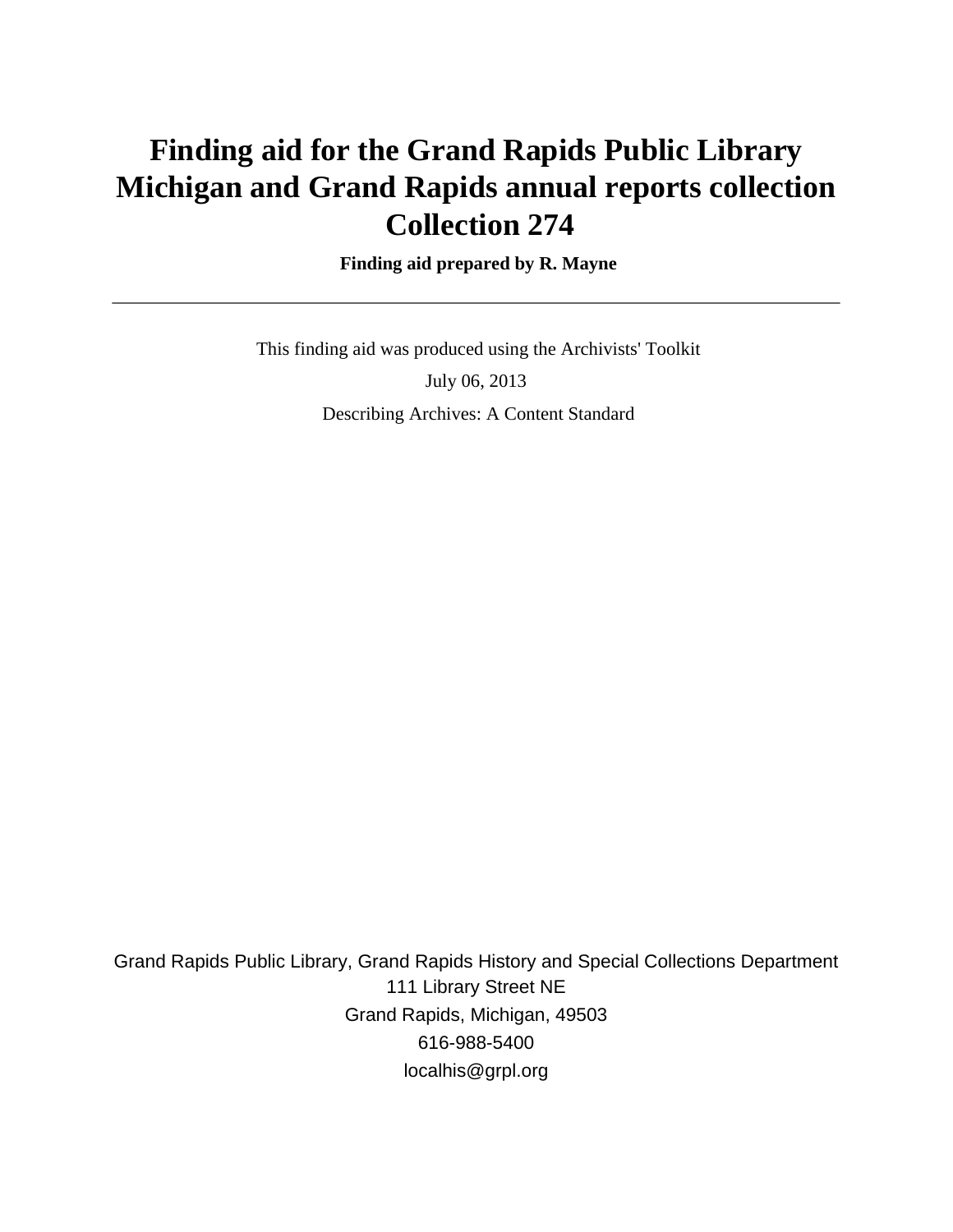# **Table of Contents**

 $\overline{\phantom{a}}$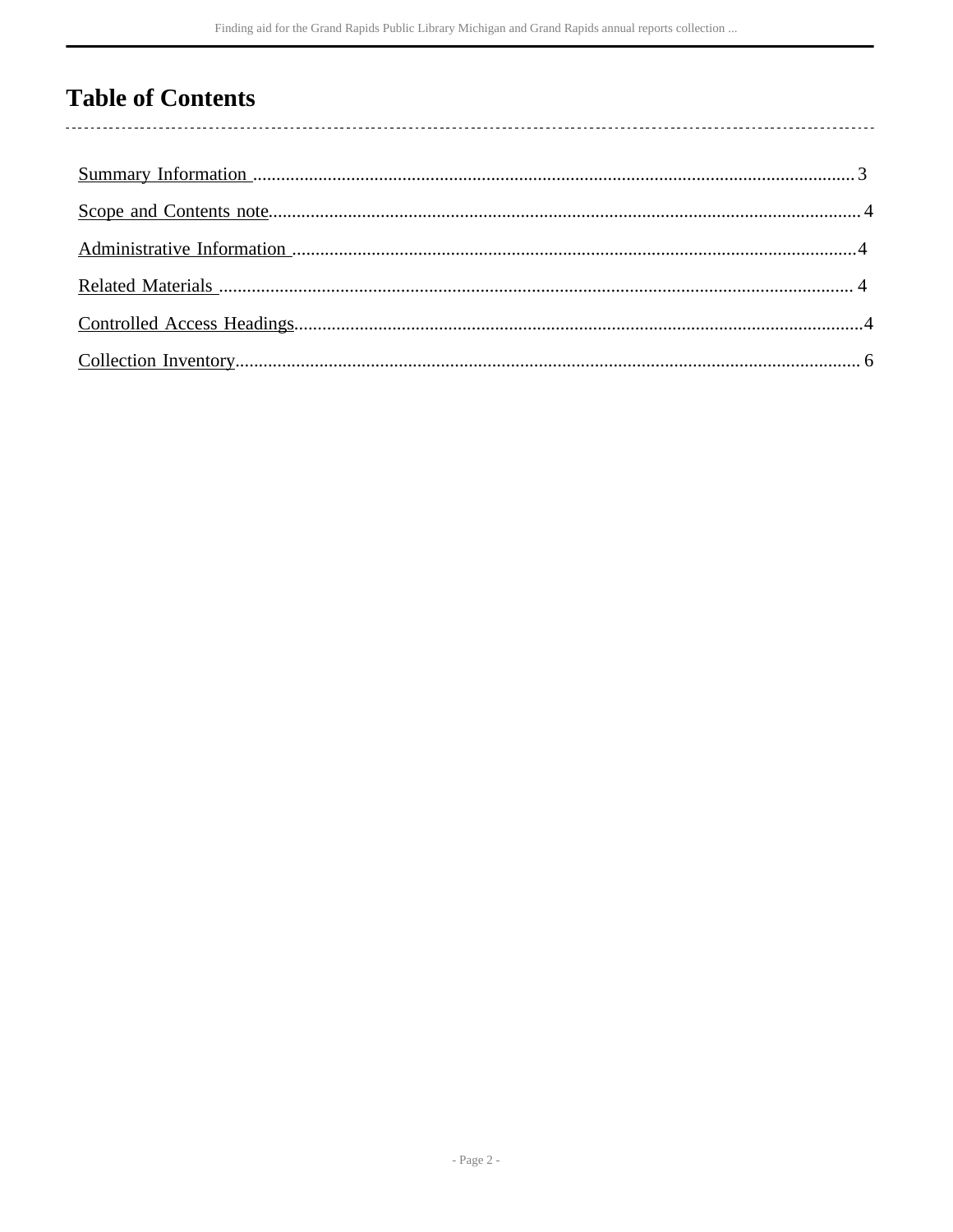# <span id="page-2-0"></span>**Summary Information**

| <b>Repository</b> | Grand Rapids Public Library, Grand Rapids History and Special<br><b>Collections Department</b>                                                                                                                                                                                      |
|-------------------|-------------------------------------------------------------------------------------------------------------------------------------------------------------------------------------------------------------------------------------------------------------------------------------|
| <b>Title</b>      | Grand Rapids Public Library Michigan and Grand Rapids annual reports<br>Collection                                                                                                                                                                                                  |
| <b>Date</b>       | no date                                                                                                                                                                                                                                                                             |
| <b>Extent</b>     | 2.1 Linear feet Three boxes                                                                                                                                                                                                                                                         |
| Language          | English                                                                                                                                                                                                                                                                             |
| <b>Abstract</b>   | This collection contains annual reports for Grand Rapids, Michigan and<br>Michigan businesses and organizations. The reports in the collection<br>generally date from the late 1800s to the early 1900s. Some later reports<br>are also included for their historical significance. |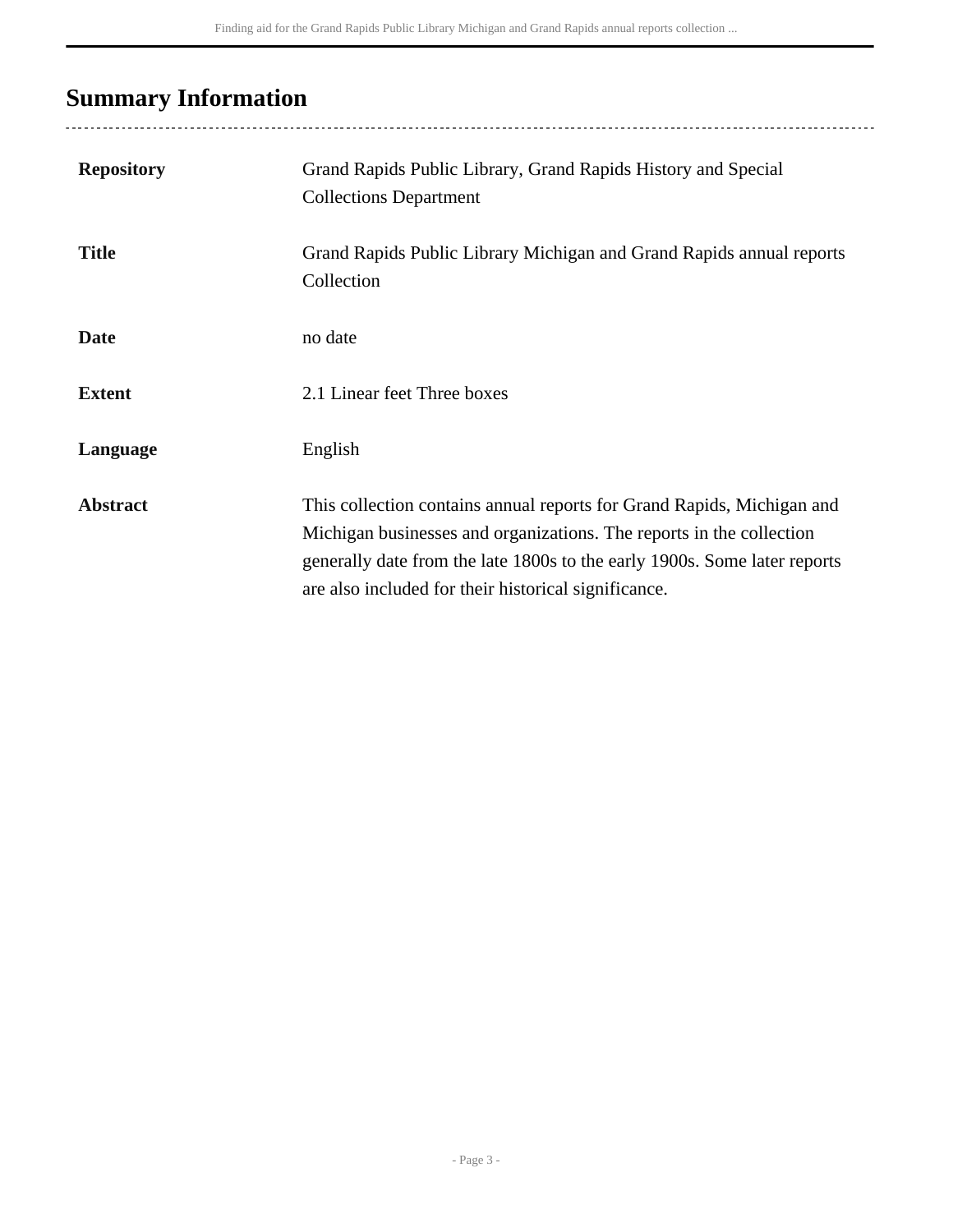# <span id="page-3-0"></span>**Scope and Contents note**

Annual Reports from the Grand Rapids or Michigan community are not systematically collected by the department, although they are often available in collections for a specific organization for which there is an archival collection.

The original of several of the mining and utility annual reports, not necessarily from the Grand Rapids area, may be as odd items which came in from individual donors, and have had no designated archival collection to house them to date. Some of these items may have been transferred from the Local History book collections due to poor condition.

# <span id="page-3-1"></span>**Administrative Information**

### **Publication Information**

Grand Rapids Public Library, Grand Rapids History and Special Collections Department

### **Immediate Source of Acquisition note**

Various and unknown donors. Accession number is listed with the item when known.

# <span id="page-3-2"></span>**Related Materials**

### **Related Archival Materials note**

Annual reports may also be found in the online catalog, in vertical files or in archival collections.

# <span id="page-3-3"></span>**Controlled Access Headings**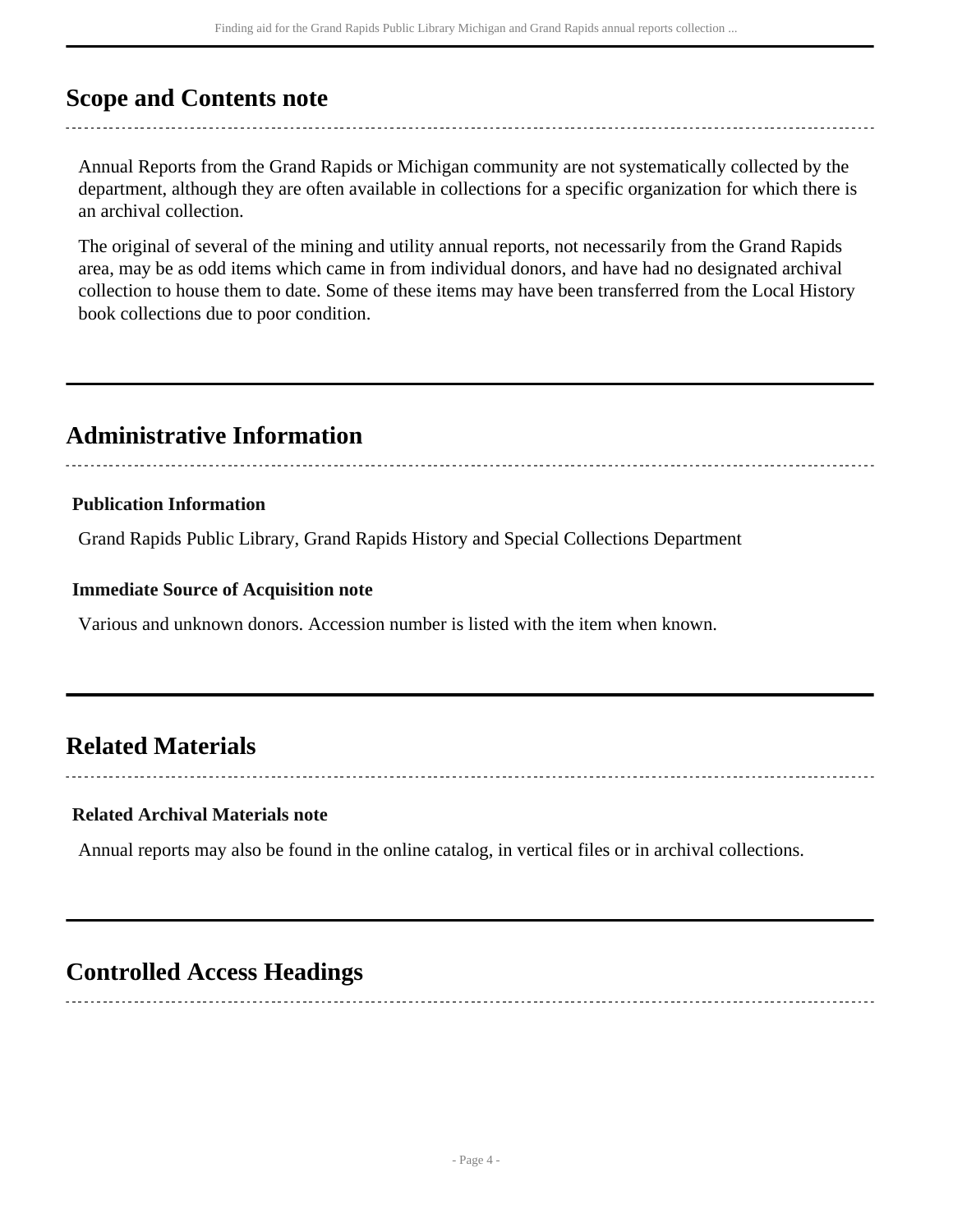# **Genre(s)**

• annual reports

# **Geographic Name(s)**

• Grand Rapids (Mich.) -- History

# **Subject(s)**

• Business Enterprises -- Michigan -- Grand Rapids Region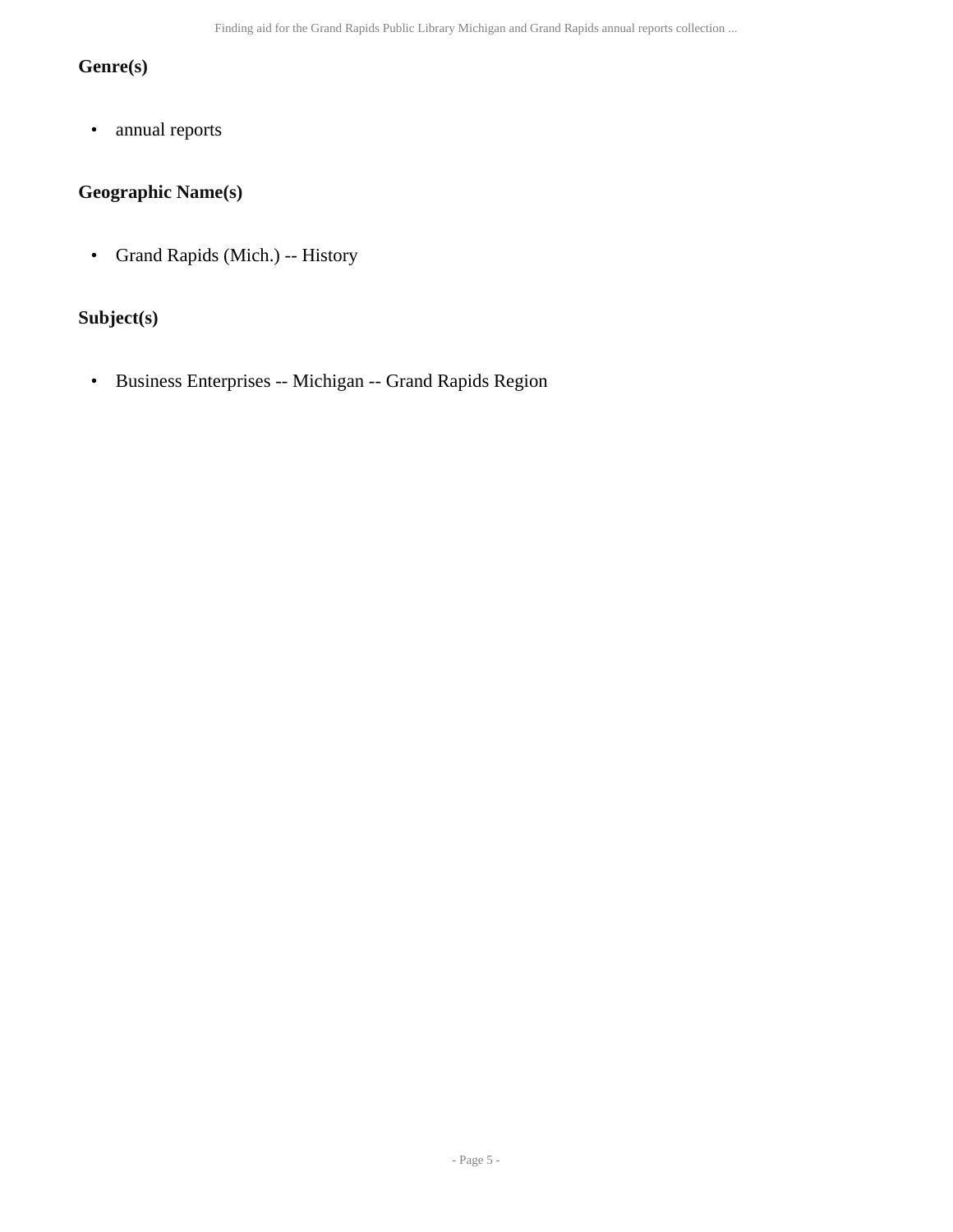**Amygdaloid Mining Co. of Lake Superior. Report of the Directors to the Sto...**

# <span id="page-5-0"></span>**Collection Inventory**

**Amygdaloid Mining Co. of Lake Superior. Report of the Directors to the Stockholders, with accompanying statements from the Treasurer. Formerly M347.1.Am9** 

|                    | Box | <b>Folder</b> |
|--------------------|-----|---------------|
| 1864(00.[1855].1)  |     |               |
| 1866 (00.[1855].2) |     |               |

**Charity Organization Society. Annual Reports. Formerly MKG361.C37, 00.[3269].1-10, 00. [5814].1** 

|                   | <b>Box</b> | Folder         |
|-------------------|------------|----------------|
| 1893/1894. First  | 3          | $\mathbf{1}$   |
| 1894/1895. Second | 3          | $\overline{2}$ |
| 1895/1896. Third  | 3          | 3              |
| 1896/1897. Fourth | 3          | $\overline{4}$ |
| 1897/1898. Fifth  | 3          | 5              |
| 1898/1899. Sixth  | 3          | 6              |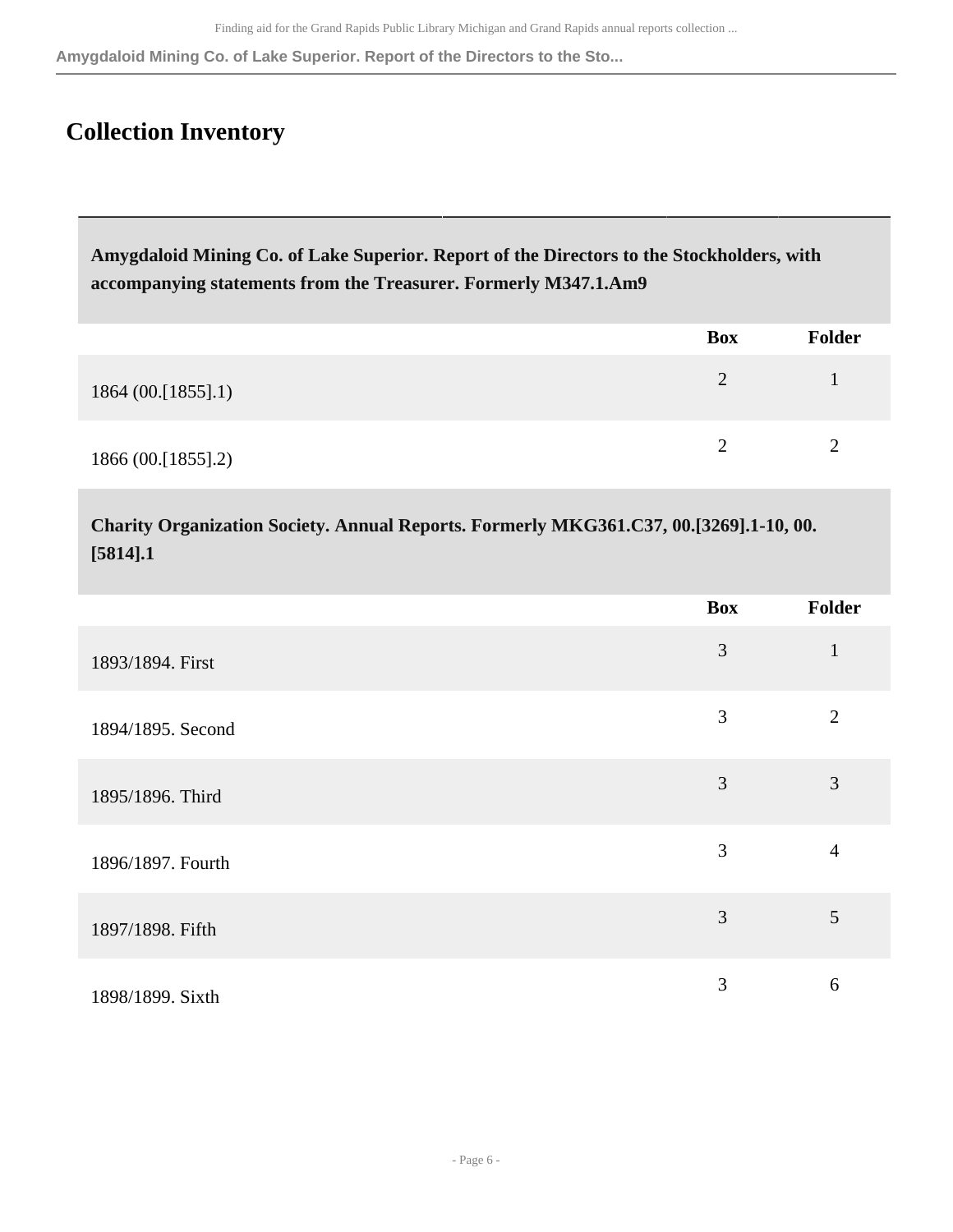**City of Grand Rapids.**

| 1899/1900. Seventh                   | 3 | 7  |
|--------------------------------------|---|----|
| 1900-1902. Eighth and Ninth          | 3 | 8  |
| 1902-1907                            | 3 | 9  |
| 1912. Twentieth Annual. 00.[3269].10 | 3 | 10 |

# **City of Grand Rapids.**

|                                                                                                                                         | <b>Box</b> | Folder |
|-----------------------------------------------------------------------------------------------------------------------------------------|------------|--------|
| Annual Report [City of Grand Rapids] for year ending March 31, 1930,<br>George V. Welsh, City Manager. 00.[776].1 Formerly MKG352.G764. |            |        |
| [Annual Report], 1931-1932, George V. Welsh, City Manager                                                                               |            |        |
| Annual Report, April 27, 1933, C. Sophus Johnson, City Manager                                                                          |            |        |

# **D.A. Blodgett Home for Children. Formerly MKG362.7 B62, 00.[3287]**

|                           | <b>Box</b>            | Folder |
|---------------------------|-----------------------|--------|
| 1st Annual, Nov. 17, 1909 | 2                     | 3      |
| 2nd Annual, Nov. 17, 1910 | 2                     | 3      |
| 3rd Annual, Nov. 17, 1911 | $\mathcal{D}_{\cdot}$ | 3      |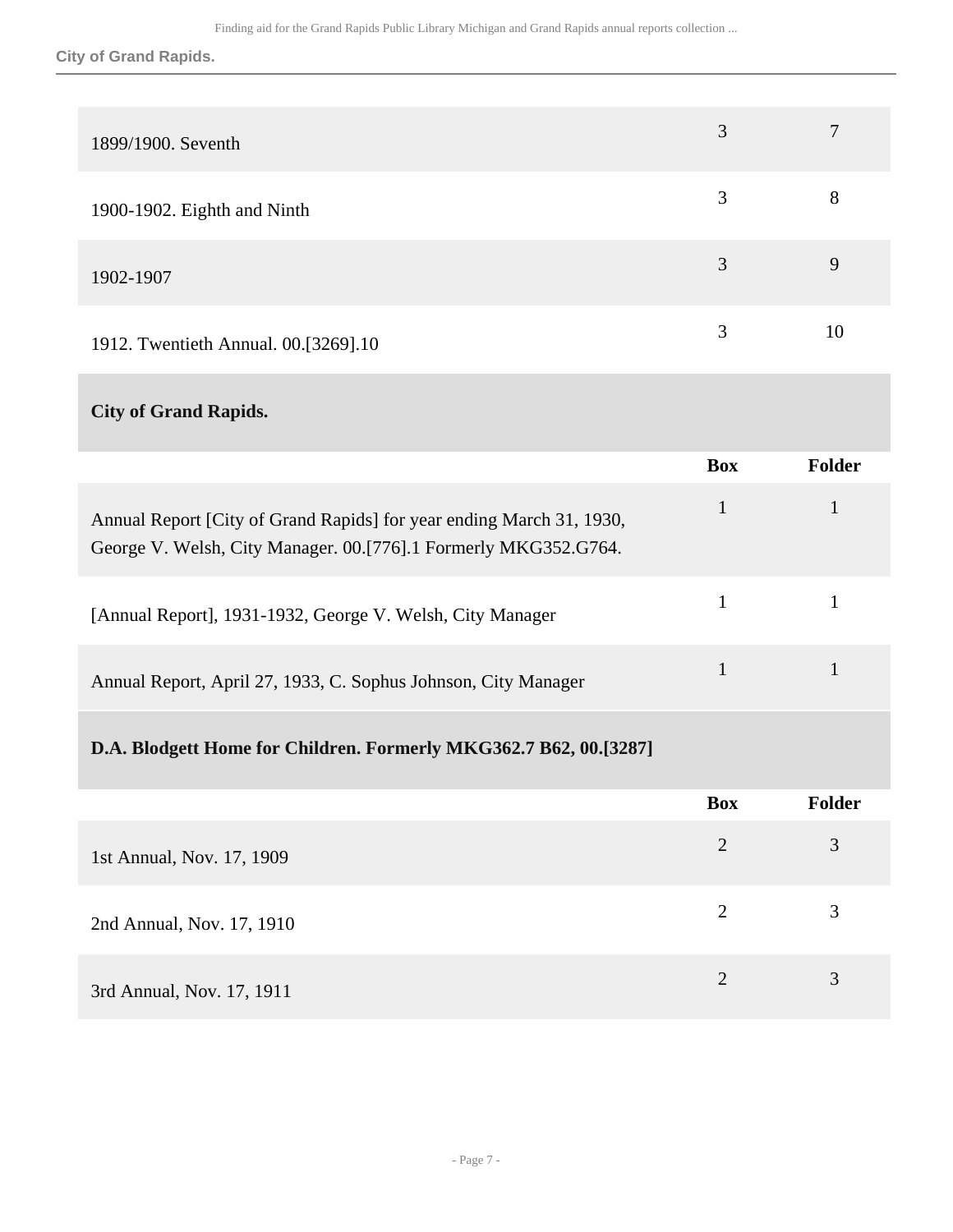| 4th Annual, Nov. 17, 1912 |  |
|---------------------------|--|

## **Delaware Mining Co. of Michigan**

|                                                                                                                                                                                | Box | Folder |
|--------------------------------------------------------------------------------------------------------------------------------------------------------------------------------|-----|--------|
| Report of the Directors to the Stockholders + Articles of Association $\&$<br>By-Laws & General Mining Laws of Michigan. Philadelphia: Chandler,<br>printer. 1864. 00.[1857].1 |     | 4      |

District Nursing Association of Grand Rapids. Formerly MKG362.D63. 00.[3281]

|           | Box            | Folder |
|-----------|----------------|--------|
| 1st, 1909 | $\overline{2}$ | 5      |
| 3rd, 1911 | $\overline{2}$ | 5      |
| 4th, 1912 | $\overline{2}$ | 5      |
| 5th, 1913 | $\overline{2}$ | 5      |

#### **Franklin Mining Co., located at Hancock, Houghton Co., Mich.**

|                                           | <b>Box</b> | Folder       |
|-------------------------------------------|------------|--------------|
| 1890. Formerly M622.F85. 00.[1567].1      |            | <sub>0</sub> |
| Frederick Meijer Gardens & Sculpture Park |            |              |

**Box Folder**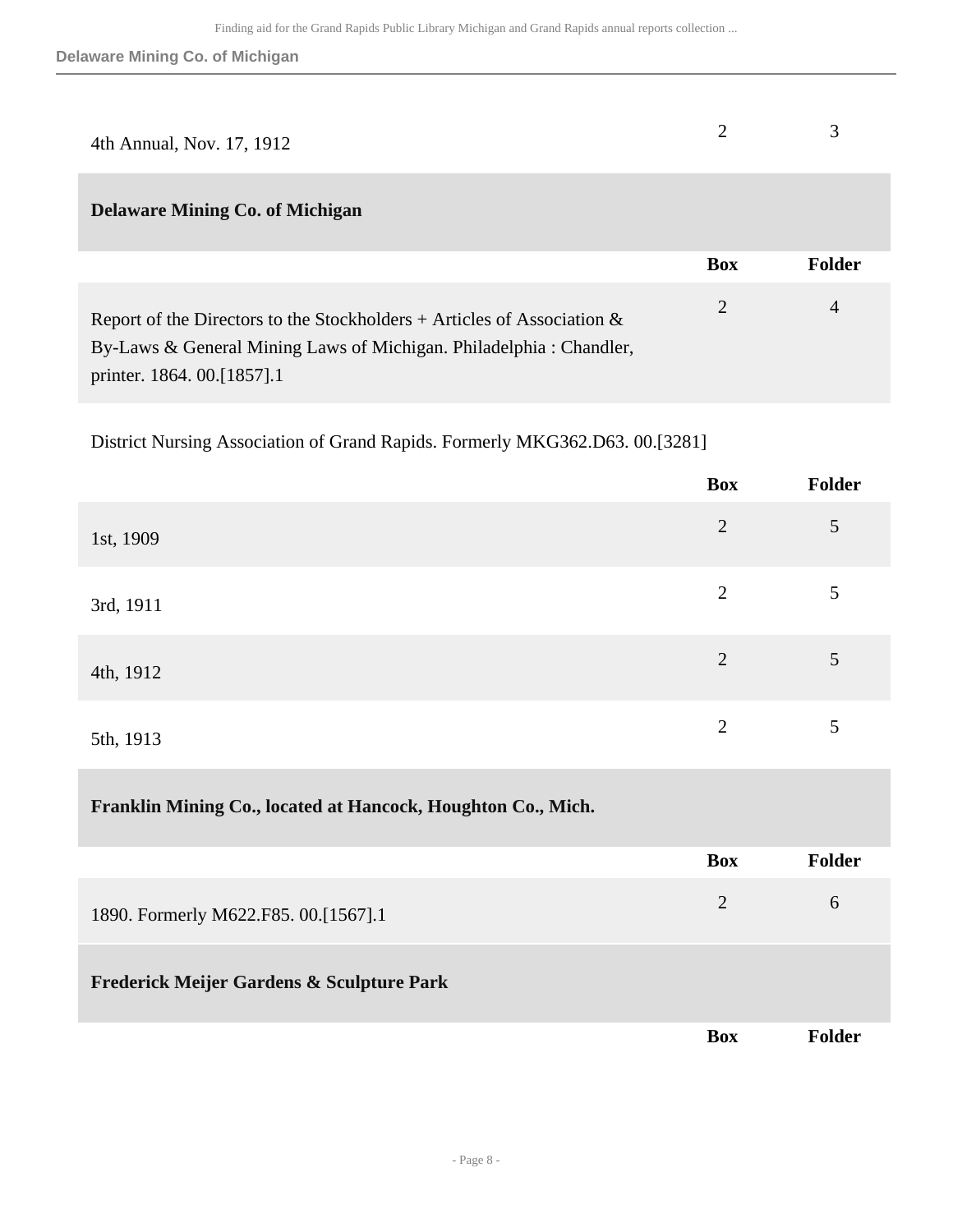## **Grand Rapids Fire Dept. Chief Engineer.**

| 2005.2006.073                                                                                                                                                | $\mathbf{1}$   | $\overline{2}$ |
|--------------------------------------------------------------------------------------------------------------------------------------------------------------|----------------|----------------|
| <b>Grand Rapids Fire Dept. Chief Engineer.</b>                                                                                                               |                |                |
|                                                                                                                                                              | <b>Box</b>     | Folder         |
| Sept. 13, 1878. 00. [0802]. 1                                                                                                                                | $\overline{2}$ | 7              |
| <b>Grand Rapids Terminal Railroad Co.</b>                                                                                                                    |                |                |
|                                                                                                                                                              | <b>Box</b>     | Folder         |
| Annual Report of Grand Rapids Terminal Railroad Company to the<br>Railroad Commission of the State of Michigan for the year ending June 30,<br>1914.2005.027 | $\overline{2}$ | 8              |
| Michigan. Office of Dairy & Food Commissioner                                                                                                                |                |                |
|                                                                                                                                                              | <b>Box</b>     | Folder         |
| 2nd, 1894. Formerly M614.3.M58. 00.[2375].1                                                                                                                  | $\overline{2}$ | 9              |
| Michigan State Telephone Co. Formerly M654.6.M58, 00.[1564]                                                                                                  |                |                |
|                                                                                                                                                              | <b>Box</b>     | Folder         |
| 1910                                                                                                                                                         | $\sqrt{2}$     | $10\,$         |
| 1911                                                                                                                                                         | $\sqrt{2}$     | $10\,$         |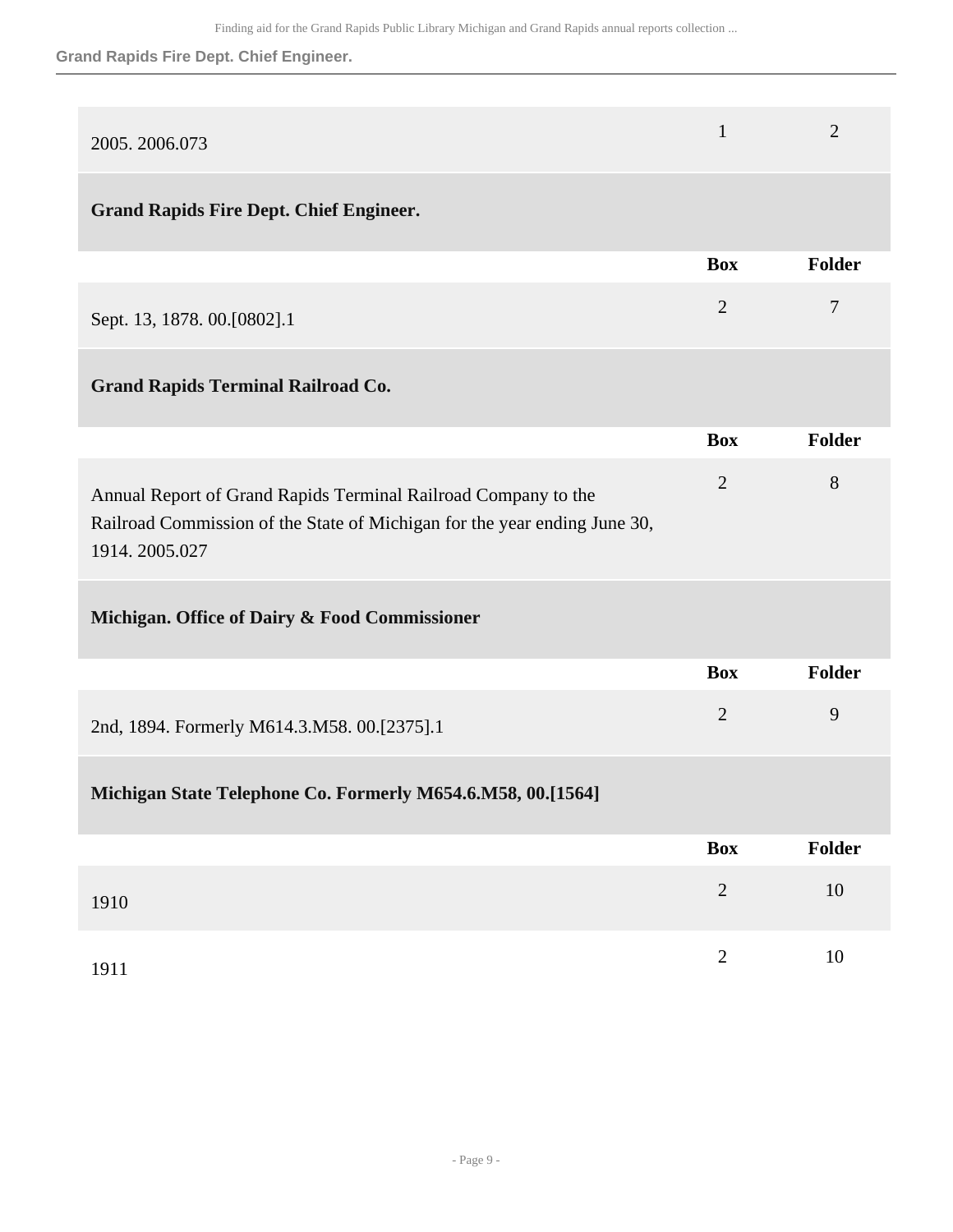#### **Michigan Turnpike Authority. Formerly M625.70.M582, 00.[0775]**

| 1912 | 2        | 10 |
|------|----------|----|
| 1913 | $\gamma$ | 10 |

## **Michigan Turnpike Authority. Formerly M625.70.M582, 00.[0775]**

|           | Box | Folder |
|-----------|-----|--------|
| 2nd, 1954 |     | 3      |
| 3rd, 1956 |     | 3      |

### **North Lake Mining Co. of Michigan**

|                                        | <b>Box</b> | <b>Folder</b> |
|----------------------------------------|------------|---------------|
| 1910. Formerly M622.3.N81, 00.[1563].1 |            | 11            |

## **Old Kent Bank & Trust**

|                                                                      | <b>Box</b> | <b>Folder</b> |
|----------------------------------------------------------------------|------------|---------------|
| 1966. Formerly M322.1065.OL 1a, 00.[2508].1                          |            | 4             |
| Packard Motor Car Company (Detroit, Mi.)                             |            |               |
|                                                                      | <b>Box</b> | <b>Folder</b> |
| Report to Directors, fiscal year endings August 31 1912. 00.[3933].1 | 2          | 12            |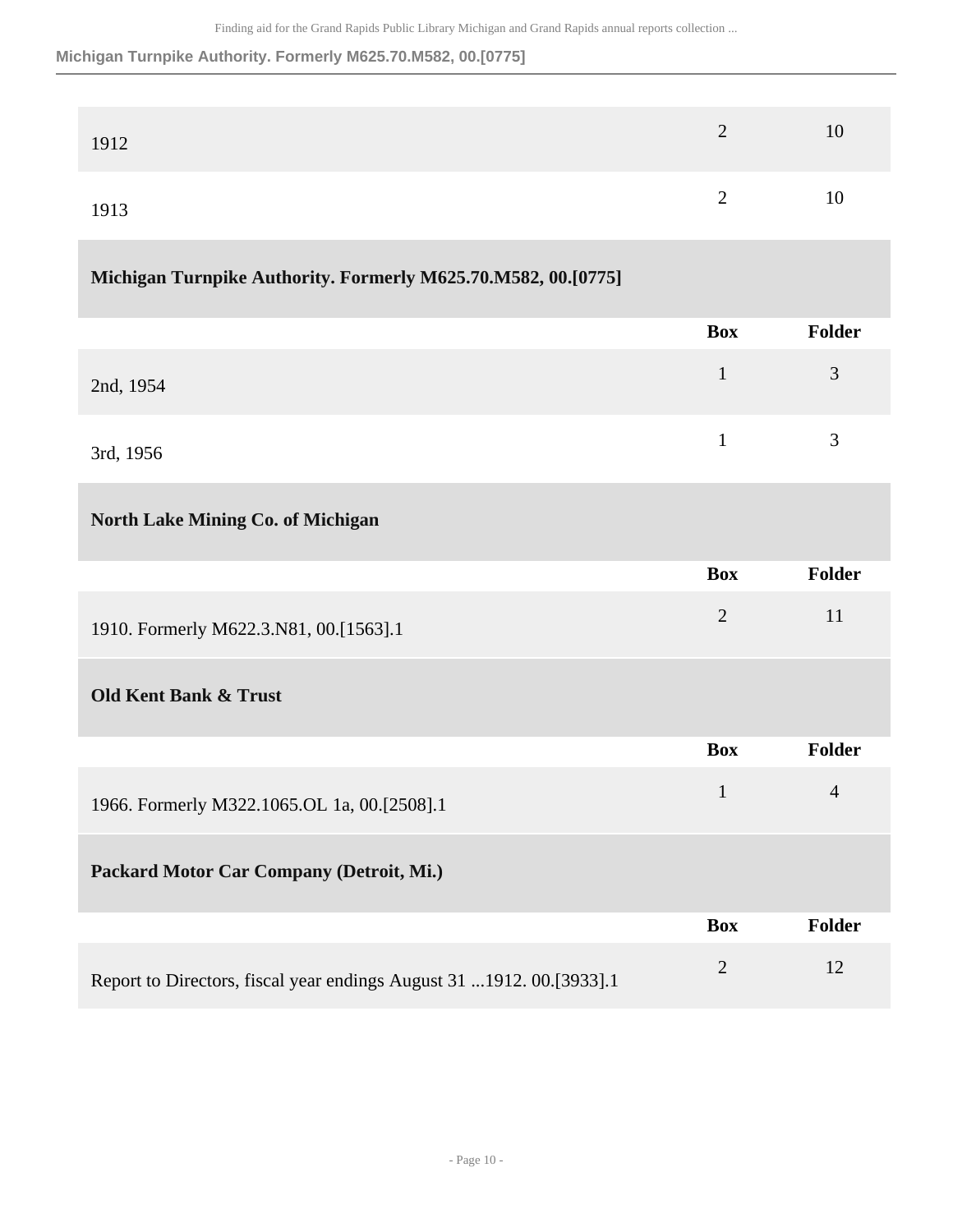**Pennsylvania Mining Co. of Michigan. Report of the Directors to the Stockh...**

| Pennsylvania Mining Co. of Michigan. Report of the Directors to the Stockholders.                                                         |                |               |
|-------------------------------------------------------------------------------------------------------------------------------------------|----------------|---------------|
|                                                                                                                                           | <b>Box</b>     | <b>Folder</b> |
| 1862.00.[1858].1                                                                                                                          | $\overline{2}$ | 13            |
| 1864.00.[1859].1                                                                                                                          | $\overline{2}$ | 14            |
| Rockland Mining Co. Formerly M622.R59, 00.[1565]                                                                                          |                |               |
|                                                                                                                                           | <b>Box</b>     | <b>Folder</b> |
| Report  year ending May 1, 1857                                                                                                           | $\overline{2}$ | 15            |
| Report  year ending Apr. 1, 1858                                                                                                          | $\overline{2}$ | 15            |
| Report  year ending March 1, 1858                                                                                                         | $\overline{2}$ | 15            |
| Saint Mary's Hospital. Formerly MKG362.Sa2, 00.[3365]                                                                                     |                |               |
|                                                                                                                                           | <b>Box</b>     | <b>Folder</b> |
| Aug. 17, 1893-Aug. 17, 1898                                                                                                               | $\overline{2}$ | 16            |
| 1915-1916 Rules & Regulations government St. Mary's Hospital, together<br>with Statistical Report. G.R. : Powers-Tyson Printing Co., 1917 | $\mathbf{2}$   | 16            |
| 1921                                                                                                                                      | $\mathbf{2}$   | 16            |
| 1925                                                                                                                                      | $\mathbf{2}$   | 16            |